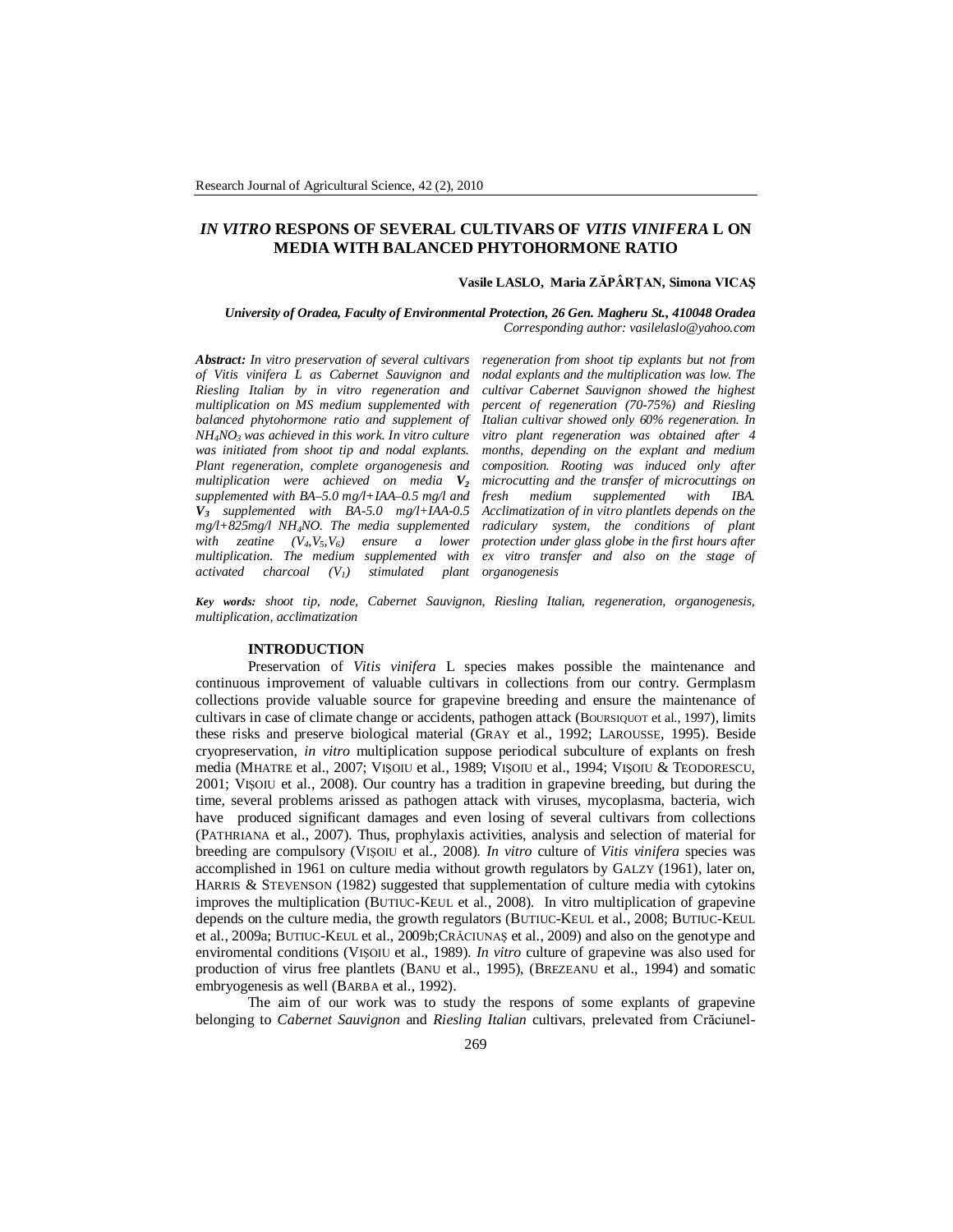Blaj vineyard, *in vitro* multiplication and production of virus free plantlets. *Cabernet Sauvignon* is a french cultivar highly spread in most of the countries (Larousse, 1995) and also in romanian vineyards. In Romania, there are about 11500 ha cultivated with *Cabernet Sauvignon* (OŞLOBEANU et al., 1991). *Riesling Italian* was introduced in culture in Romania because of their ecological particularities, about 20000 ha are cultivated with this cultivar (OŞLOBEANU et al., 1991) and it is used for production of sparkling wines in Transilvania and Crişana (OLTEANU, 2002).

#### **MATERIAL AND METHODS**

*Plant material*

Diferent explants as shoot tips and nodes were prelevated from shoots. The explants were sterilized with  $0.1\%$  HgCl<sub>2</sub> solution, 10 minutes, washed three times with sterile water and then inoculated on culture media.

*Culture media and conditions*

Bazal medium MS (MURASHIGE &SKOOGE, 1962), solidified with 3% agar-agar. The pH was established at 6.1 prior autoclavation at 120 °C, 1 atm, 20 min. Several growth regulator were tested in diferent combinations and concentration as it could be seen in Table 1.

Cultures were grown under 25-26 °C, at photoperiod regime of 16 h (cool-white fluorescent lights, 30  $\mu$ mol s<sup>-1</sup> m<sup>-2</sup>). The results were evaluated after 4 months of culture. The percent of regeneration (%) depending on the culture media and the type of explant, *in vitro* organogenesis (number of plantlets and roots/explant), multiplication and several aspects of aclimatization were followed in this study.

## **RESULTS AND DISCUSSIONS**

*In vitro* culture and multiplication of these cultivars of grapevine was accomplished in order to obtain valuable material for long term preservation and also for cultivar IMPROVEMENT and selection of new varieties by induction of somaclonal variations.

|--|

| Canaro meana asca for <i>in varo</i> canaro of <i>villis villifor</i> a L canfvars |           |      |      |            |                  |                                 |  |
|------------------------------------------------------------------------------------|-----------|------|------|------------|------------------|---------------------------------|--|
| Variant                                                                            | Bazal     | BA   |      | <b>IAA</b> | Activarted       | NH <sub>4</sub> NO <sub>3</sub> |  |
|                                                                                    | medium    | mg/1 | mg/1 | mg/1       | charcoal $(g/l)$ | (mg/l)                          |  |
| $V_{\alpha}$                                                                       | MS        |      |      |            | 3,5              |                                 |  |
|                                                                                    | MS        | 1.0  |      | 0.5        |                  |                                 |  |
|                                                                                    | MS        | 5.0  |      | 0.5        |                  |                                 |  |
|                                                                                    | MS        | 5.0  |      | 0.5        |                  | 825                             |  |
|                                                                                    | <b>MS</b> |      | 1.0  | 0.5        |                  |                                 |  |
|                                                                                    | MS        |      | 5.0  | 0.5        |                  |                                 |  |
| $V_6$                                                                              | MS        |      | 5.0  | 0.5        |                  | 825                             |  |

Culture media used for *in vitro* culture of *Vitis vinifera* L cultivars

 $(MS = Murashige - Skoog medium; BA = Benzyladenine; Z =zeatine; AIA = indoliyl acetic acid)$ 

The percent of plant regeneration from shoot tip explant was followed after 80 days of *in vitro* culture on diferent media. The highest percent of regeneration was obtained on MS medium supplemented with 5.0 mg/l BA and 825 mg/l  $NH_4NO_3$  (V<sub>3</sub>). The percent of stationary explants (S), necrotic explants (N) and calus induction (C) on explants was also followed. Thus, the percent of regeneration in case of *Cabernet Sauvignon* cultivar was 48%, 20% were necrotic explants and 17% of explants generated calus with 1.2-2.0 mm in diameter (Figure 1). On the other variant of culture media, the percent of regeneration was inferior  $(V_2)$ . On media supplemented with zeatine  $(V_4, V_5, V_6)$ , regeneration was not obtained.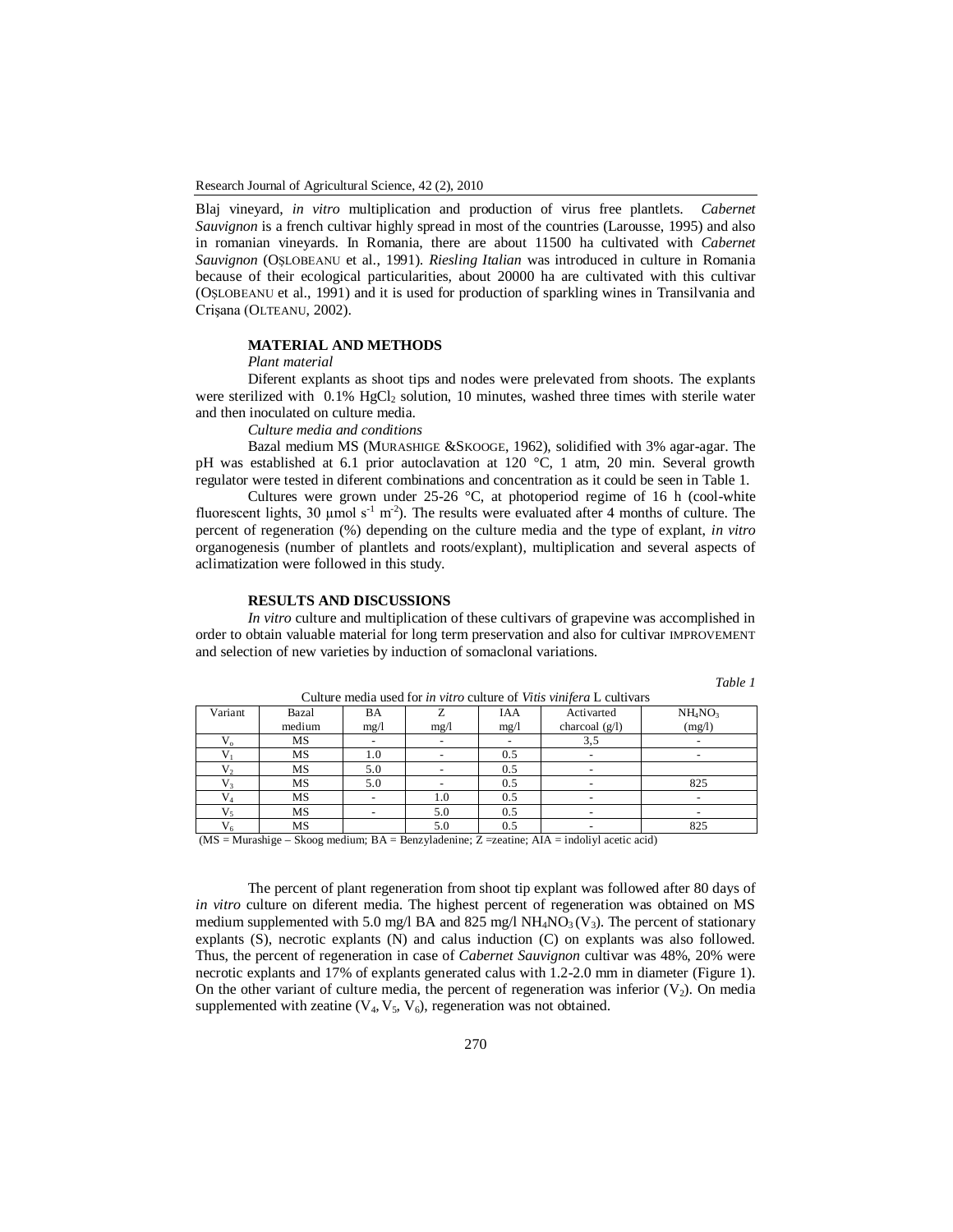

Figure 1: The percent of regeneration of grapevine shoot tip explants of *Cabernet Sauvignon*, after 2 months of *in vitro* culture (R=regeerated explants, S=stationary explants, N=necrotic explants, C=calus induction on explants)

After 2 months of *in vitro* culture, the explants of *Riesling Italian* had a weak evolution, significant evolution was observed after 4 months of culture only on media supplemented with 5.0 mg/l BA ( $V_2$  and  $V_3$ ).

*In vitro* organogenesis in case of *Cabernet Sauvignon* cultivar was obtained after 150 days of culture only on media supplemented with BA ( $V_2$  and  $V_3$ ), in average 5.0 -6.0 plantlets/shoot tip explant were obtained, having in average 4.0-4.5 cm length and 5-6 pairs of leaves. On the other culture media, *Cabernet Sauvignon* cultivar shows an inferior organogenesis, only 1-2 plantlets/shoot tip explant of about 1.5 cm length, on control medium. On media supplemented with zeatine, *in vitro* organogenesis is inferior even to control. It is well known that zeatine is not favourable for *in vitro* organogenesis and multiplication of grapevine (CONG, 1987).

The cultivar *Riesling Italian* shows an inferior organogenesis in comparison with *Cabernet Sauvignon* cultivar. *In vitro* organogenesis was good on medium supplemented with 5.0 mg/l BA and NH<sub>4</sub>NO<sub>3</sub>, in average 3.0-3.2 plantlets/shoot tip explant were obtained, having 2.0-2.5 cm length and 2-3 pairs of leaves (Figure 2).

After 150-180 days of *in vitro* culture, the multiplication of *Cabernet Sauvignon* was successfully obtained: on  $V_0$  medium, 1.8 plantlets/explant were obtained, on  $V_1$  medium, 2 plantlets/explant were obtained, on  $V_2$  medium, 6.5 plantlets/explant, on  $V_3$  medium, 7.5 plantlets/explant, on  $V_4$  medium, 1.2 plantlets/explant were obtained and on  $V_5$  and  $V_6$  media, calus was obtained (Figure 3).

*In vitro* multiplication of *Reisling Italian* was inferior in comparison to *Cabernet Sauvignon*.

*In vitro* cultures of grapevine were preserved 20 months, the proliferation rate being in average 3.8 shoots/explant in 6-7 weeks, eighter from shoot tip or node explants.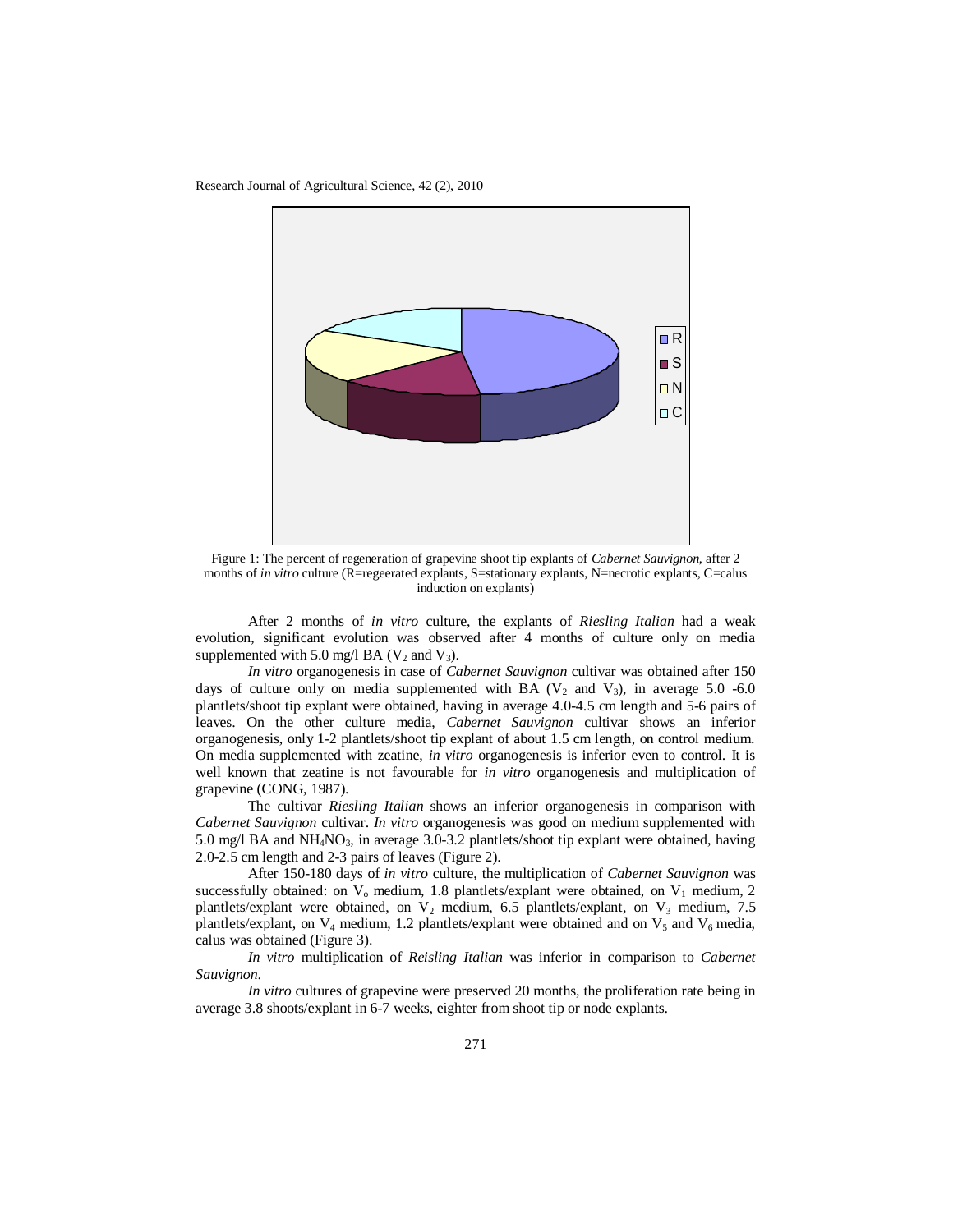Research Journal of Agricultural Science, 42 (2), 2010



Figure 2: The plant multiplication from shoot tip explant on the two cultivars of grapevine (C.S.= *Cabernet Sauvignon*; R.I.= *Riesling Italian*).

After 4.5 months, root induction was weak, in average 1-2 roots/explant were obtained, having 2-3 cm length. After that, microcuttings from *in vitro* plantlets were transferred on fresh medium supplemented with IBA, which has favourable effect on root induction of ex vitro or *in vitro* plants. Several variants of media were tested: R<sub>o</sub> =MB+3.0 g/l activated charcoal;  $R_1$ =MB+1.5 mg/l IBA;  $R_2$ =2.0 mg/l IBA. Even on the first 10 days, small roots were observed, but after 30 days a well formed radicular system was obtained. The percent of rooting was 90% in case of *Cabernet Sauvignon* cultivar and 69% in case o *Riesling Italian* cultivar (Figure 4.).



Figure 3: *In vitro* multiplication of *Cabernet Sauvignon* cultivar on diferent culture media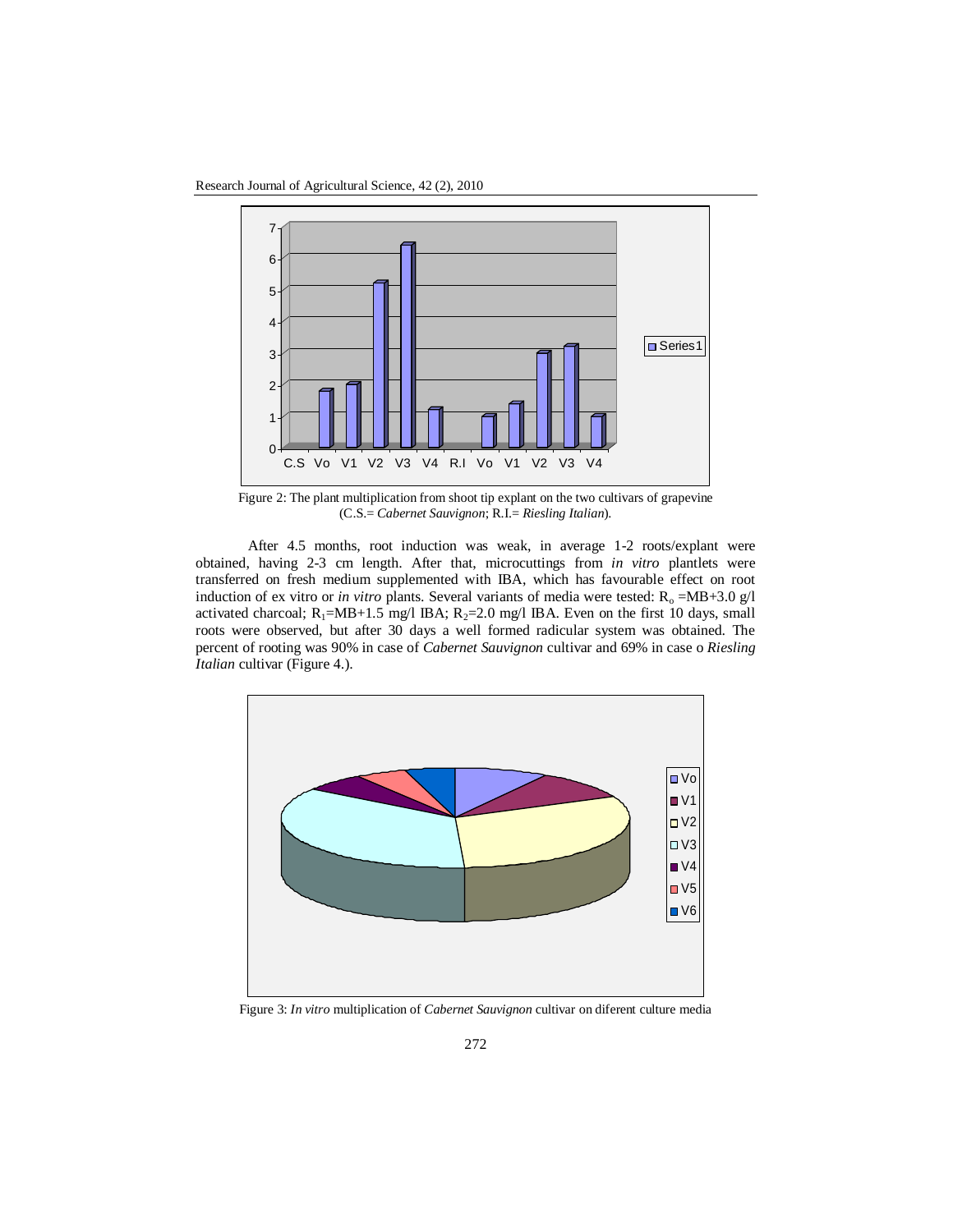Research Journal of Agricultural Science, 42 (2), 2010



Figure 4: *In vitro* root induction on *Cabernet Sauvignon* and *Riesling Italian,* after 30 days of culture

*In vitro* rooting of plantlets demonstrated the role of IBA in this process, 2.0 mg/l of IBA increased the number of rooted microcuttings, the number of roots and their vigurosity. Rooting of microcuttings was obtained in the first 10 days after IBA treatment (media  $R_1$  and R2), wich is important requirement for acclimatization of *in vitro* plantlets.

Acclimatization of *in vitro* plants was achieved with any problems if the atmospheric and substrate humidity was continuously controled. In the frst 70 h, plantlets were covered with glass globe. The percent of acclimatization was up to 90%. *In vitro* plantlets of grapevine are very sensitive to ex vitro conditions, the succes of acclimatization depends on the reduction of light intensity, temperature and increases of humidity in the first days of acclimatization and then, the parameters could be adapted to the field conditions.

## **CONCLUSIONS**

1. *Cabernet Sauvigon* cultivar showed high capacity of *in vitro* regeneration in comparison with *Riesling Italian* cultivar, wich showed regeneration capacity only on media supplemented with high concentration of BA and supplement of NH<sub>4</sub>NO<sub>3</sub>.

2. *In vitro* multiplication from shoot tip explants is higher then the multiplication from node explants.

3. *In vitro* organogenesis-caulogenesis and multiplication is higher on media supplemented with 5.0 mg/l BA, in average 6-7 neoplantlets/shot tip explant were obtained in *Cabernet Sauvignon* and only 3 neoplantlets/shoot tip explant in *Riesling Italian*.

4. The presence of BA in culure medium have favourable effect on grapevine proliferation, even in combination with supplement of  $NH<sub>4</sub>NO<sub>3</sub>$ .

5. Rooting of *in vitro* plantlets was achieved only after microcutting and culture of microcuttings on fresh medium supplemented with IBA in high concentration. After 30 days a well formed radiculary system was obtained.

6. The capacity of acclimatization of *in vitro* plantlets of grapevine depends on the vigurosity of radiculary system, the complet development of neoplantlets and the conditions and stages of acclimatization.

#### **BIBLIOGRAPHY**

1. BANU, E., BREZEANU, A., POP I., COMAN, I., 1995, Eliberarea plantelor de viţă-de –vie (*Vitis Vinifera*) de mozaicul galben prin tehnici *in vitro*, Stud. Cercet. Biol. Ser. Biol. Veget., 47, pp. 59-55.